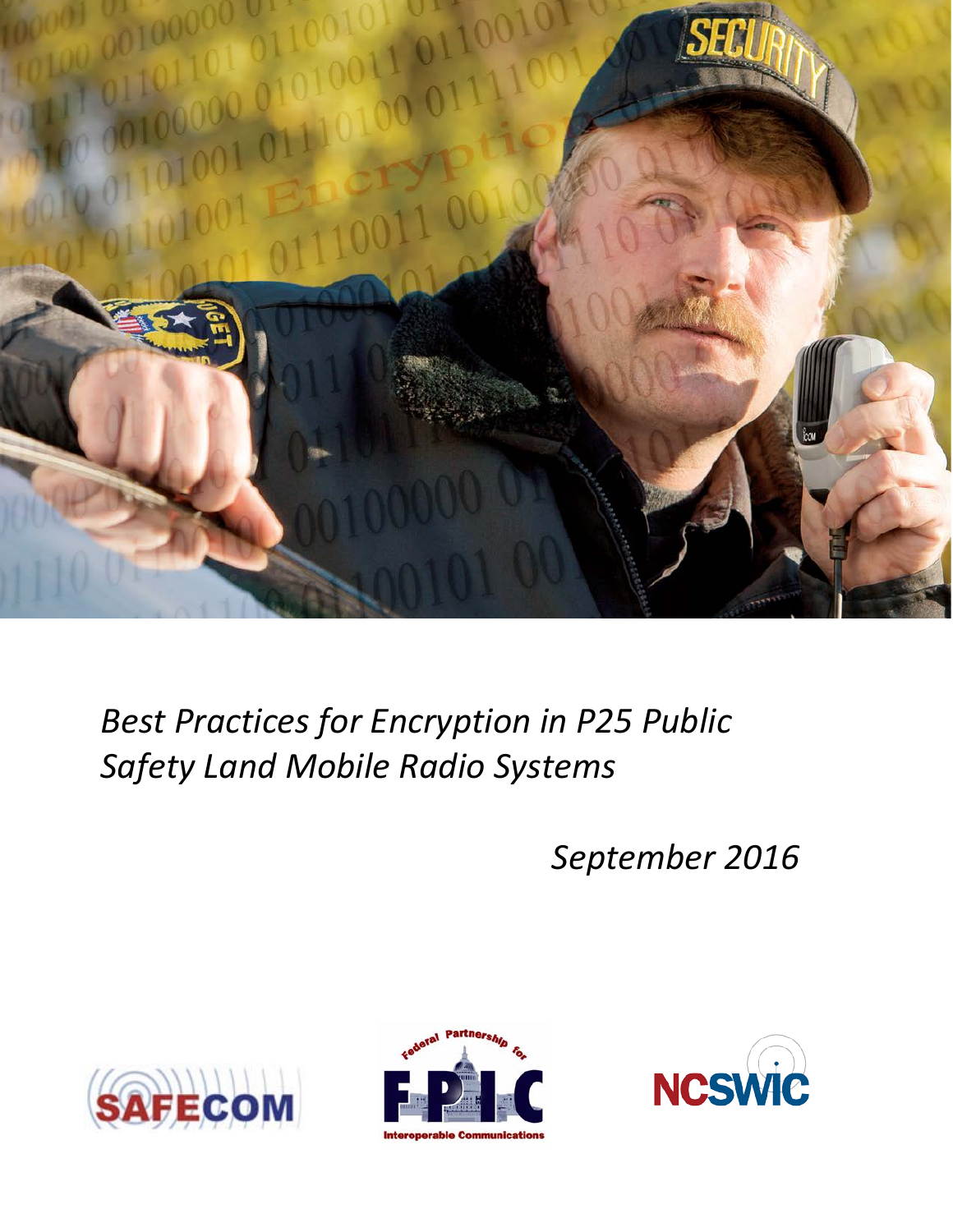# **Contents**

| 1. |  |  |  |  |
|----|--|--|--|--|
| 2. |  |  |  |  |
| 3. |  |  |  |  |
| 4. |  |  |  |  |
|    |  |  |  |  |
|    |  |  |  |  |
|    |  |  |  |  |
| 5. |  |  |  |  |
|    |  |  |  |  |
|    |  |  |  |  |
|    |  |  |  |  |
| 6. |  |  |  |  |
|    |  |  |  |  |
|    |  |  |  |  |
|    |  |  |  |  |
|    |  |  |  |  |
|    |  |  |  |  |
|    |  |  |  |  |
|    |  |  |  |  |
|    |  |  |  |  |
|    |  |  |  |  |
|    |  |  |  |  |
|    |  |  |  |  |
|    |  |  |  |  |
|    |  |  |  |  |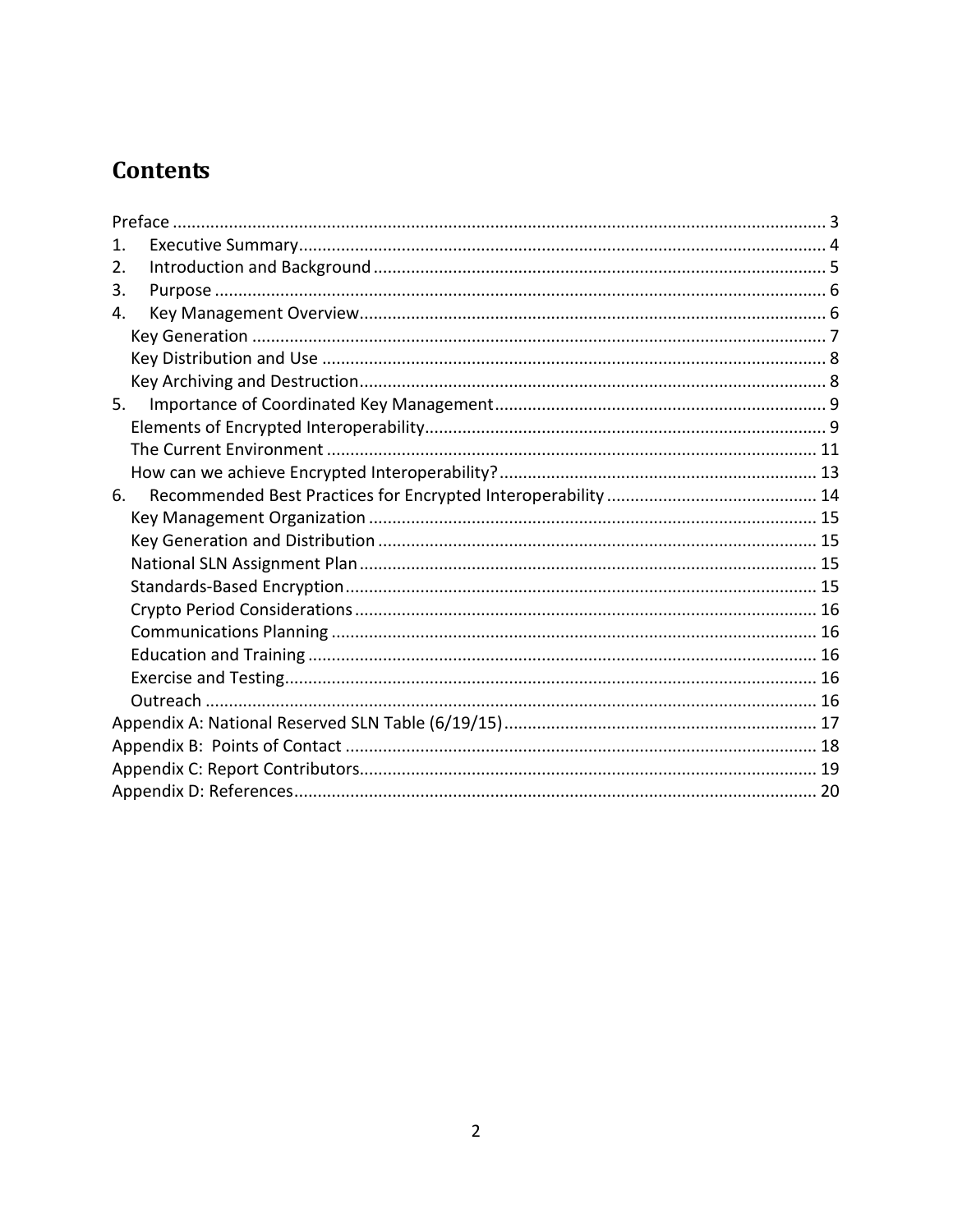#### <span id="page-2-0"></span>**Preface**

 $\overline{a}$ 

As the public safety user community has continued to recognize the importance of protecting sensitive information, the interest in encrypted communications has steadily increased. This document specifically addresses the complex issues of key management and the importance of common procedures. As was the case for two previously published documents addressing encrypted communications noted in the *Introduction*, the incentive for this document came from a request from the state and local public safety community, particularly the non-federal members of the Federal Partnership for Interoperable Communications (FPIC) Security Working Group (SWG) to provide guidelines and best practices to be considered when implementing encrypted communications. It is essential that the design and operation of mission critical radio systems enable voice and data communications that are protected from unauthorized reception as well as provide communications interoperability as required.

There were a significant number of public safety officials and systems administrators that recognized the importance of encryption and the need to address common key management methods. This document begins to outline how key management can be approached in a standard way so that the coordination of key parameters can help to enhance encrypted interoperability at all levels of government. In addition, a *Fact Sheet* has been developed to accompany this document that provides a high-level summary of the key facts, issues, and recommendations for the encryption of public safety radio systems at all levels of government.

This report is a result of an extended effort by the Federal Partnership for Interoperable Communications (FPIC) Security Working Group<sup>1</sup> and other contributing individuals, agencies, and organizations outlined in Appendix C. In addition, the FPIC wishes to acknowledge the valuable input of the following groups and organizations: Department of Homeland Security OneDHS<sup>2</sup>, SAFECOM EC<sup>3</sup>, NCSWIC EC,<sup>4</sup> SAFECOM-NCSWIC Technology Policy Committee, and the DHS Southwest Border Communications Working Group<sup>5</sup>. It is important to note that there are significant governance, policy, and training implications that must be considered with the use of encryption.

<sup>&</sup>lt;sup>1</sup> The FPIC is recognized as a technical advisory group to SAFECOM and the ECPC.<br>
<sup>2</sup> OneDHS worked to coordinate and integrate communications activity within DHS.<br>
<sup>3</sup> SAFECOM was formed in 2001 after the terrorist atta Government Initiative to improve public safety interoperability, allowing emergency responders to communicate effectively before, during, and after emergencies and disasters 4

 $<sup>4</sup>$  NCSWIC assists state and territory interoperability coordinators with promoting the critical importance of</sup> interoperable communications and the sharing of best practices to ensure the highest level of interoperable communications across the nation.

 $^5$  SWBCWG serves as a forum for F/S/L/T agencies in Arizona, California, New Mexico, and Texas to share information on common communications issues; collaborate on existing and planned activities; and, facilitate federal involvement in multi-agency projects within the Southwest Border Region.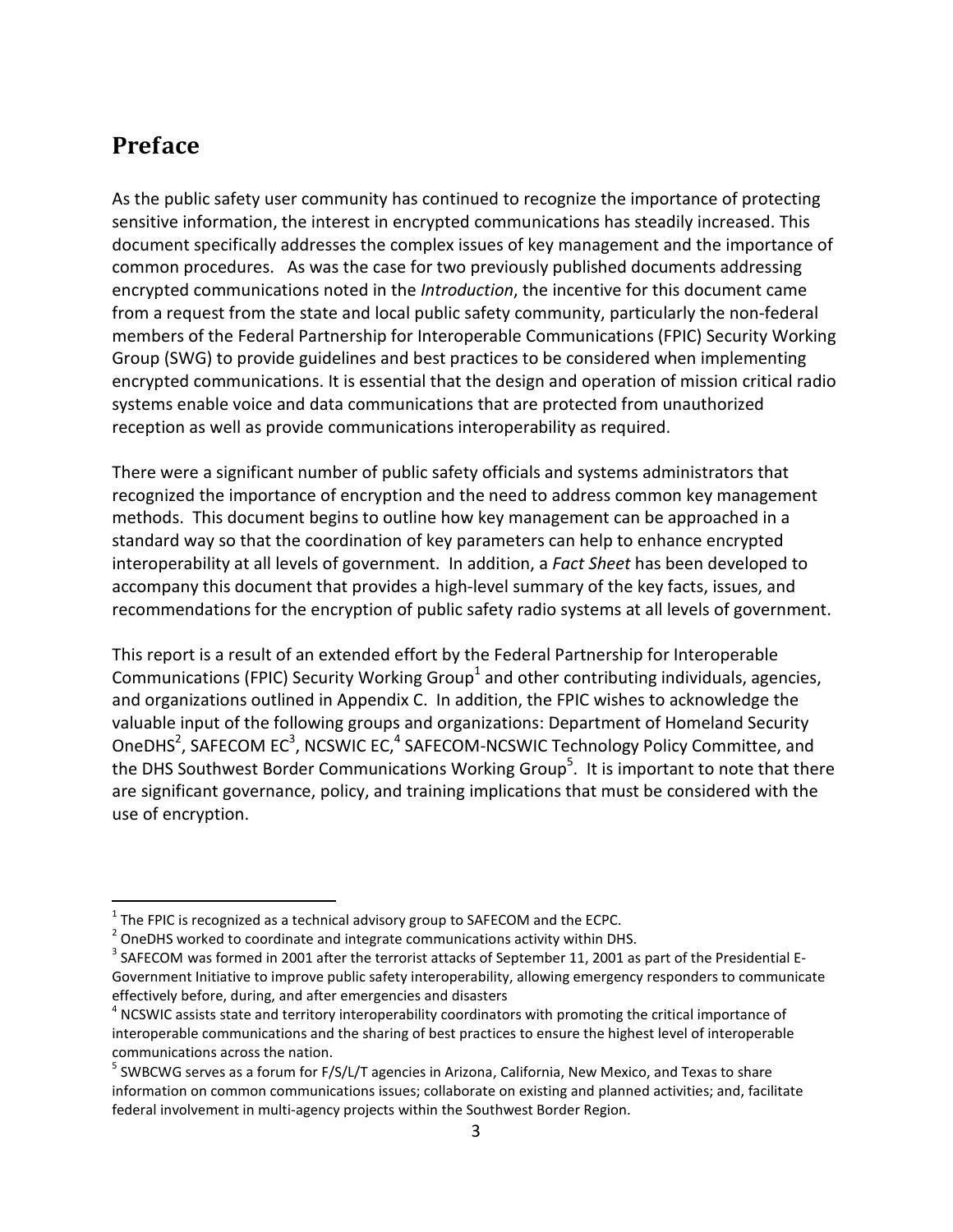# <span id="page-3-0"></span>**1. Executive Summary**

The encryption of public safety land mobile radio systems is a decision that many public safety agencies are contemplating or have made in recent years. It is a primary method of mitigating threats from the potential compromise of personal or sensitive data and can enhance operational security as well as improve interoperability. Protecting land mobile radio systems and the information they transmit from unauthorized interception and use is increasingly important to maintaining effective public safety communications.

Successful encrypted interoperability depends largely upon improved coordination between agencies that need to interoperate. It is also enhanced when all agencies understand how the use and coordination of key management parameters can affect their ability to interoperate. It is vital that agencies implement encryption and key management in a consistent manner and in collaboration with other public safety agencies.

The *Best Practices* discussed in this document provide an understanding of how basic key management parameters are related in Project 25 land mobile radio (P25 LMR)<sup>6</sup> systems. In addition, the document addresses improved coordination of these elements, and the use of standards-based encryption can enhance encrypted interoperability while minimizing the risk of compromising sensitive information. Examples of these *Best Practices* are listed below.

- **Key Management Organization** Develop an effective key management structure.
- **Key Generation and Distribution** Adopt P25 standard key parameters for enhanced interoperability.
- **National SLN Assignment Plan** Adopt a standardized Storage Location Number (SLN) plan to minimize conflicts.
- **Standards-based Encryption** Use P25 standard AES-256<sup>7</sup> security solution to protect against compromise.
- **Crypto Period Considerations** Use defined crypto periods to mitigate risk.
- **Communications Planning** Develop Communications Plans that incorporate encryption requirements.
- **Education and Training** Develop appropriate training for system personnel to improve effectiveness.
- **Exercise and Testing**  Develop and execute regular communications exercises and testing to maintain effectiveness.
- **Outreach** Collaborate with experts to ensure effective encryption implementation.

 $\overline{a}$ <sup>6</sup> Project 25 was previously referred to as APCO Project 25, now simply P25.<br><sup>7</sup> FIPS 197, *Advanced Encryption Standard*, Nov 2001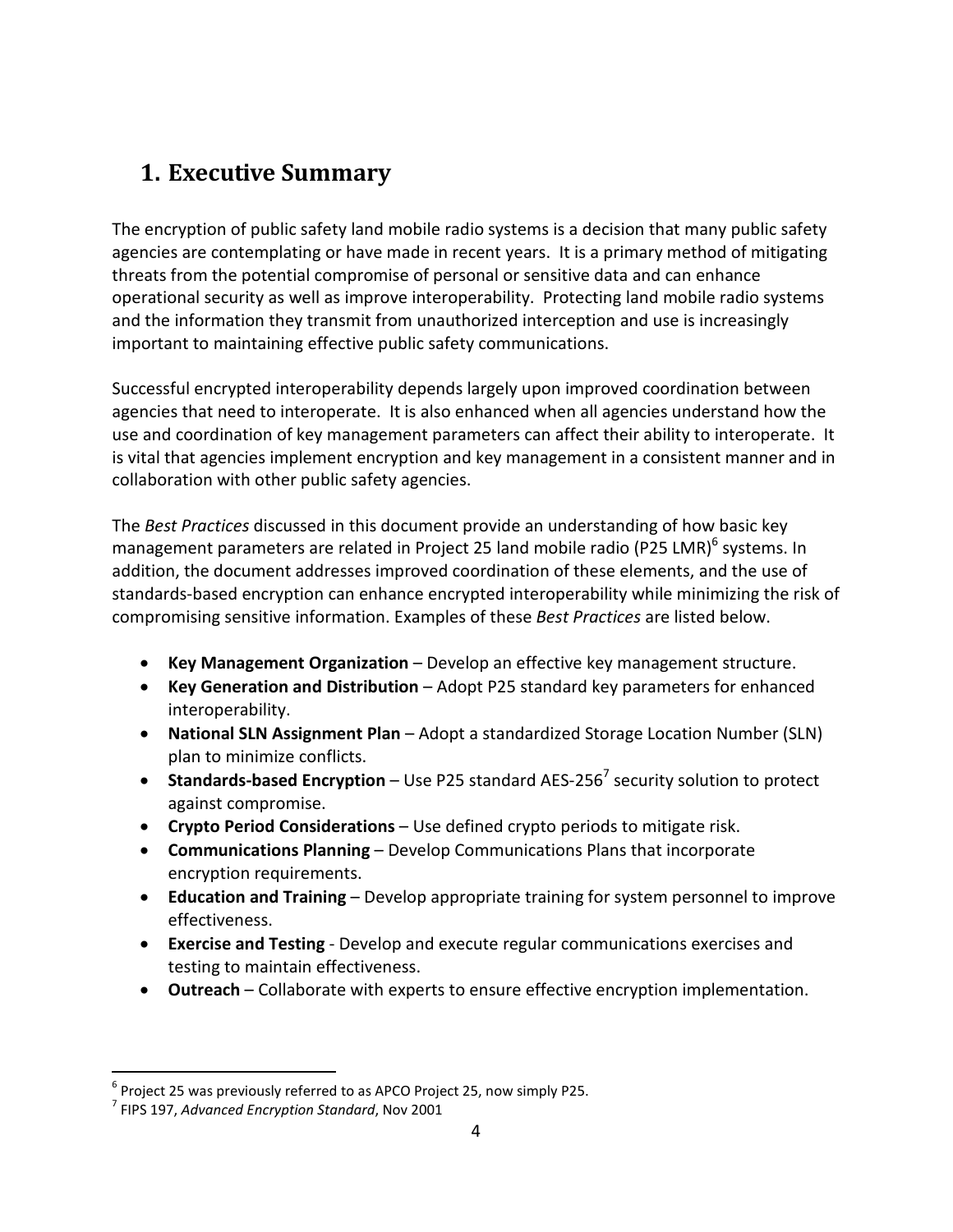Although these best practices are considered important in developing an environment where encrypted interoperability is realizable, significant additional planning and coordination must be accomplished to enable progress on a national scale. Leadership in developing more detailed encryption guidelines and support for further education and outreach is also needed. These best practices are governed by the same guiding principles of the Interoperability Continuum<sup>8</sup> in that they are based on the goal of interoperability by effective leadership, planning, and collaboration among public safety agencies.

# <span id="page-4-0"></span>**2. Introduction and Background**

Reliable, secure encryption techniques applied to public safety radio systems can provide the safeguard needed to ensure the protection of sensitive information from unauthorized use. Once that decision is made, the encryption equipment has been installed, and the system administrator is ready to employ encryption on parts or all of the radio system, key management becomes the primary task. What comes next is the realization that radio encryption, when properly used, requires a degree of maintenance in setting up the initial encryption scheme, programming radios, providing the initial encryption key(s) to the system and radios, and developing a key management protocol to ensure that security is maintained.

This document supplements two other documents addressing encryption in public safety land mobile radio systems. In February 2016, SAFECOM, NCSWIC and FPIC jointly published *Guidelines for Encryption in Land Mobile Radio Systems*, which outlined and discussed the encryption methods that can be used to protect sensitive information for public safety radio systems. Previously, in November 2014, the FPIC developed *Considerations for Encryption in Public Safety Radio Systems*, which provided real-world examples of why encryption is needed and discussed issues involved in making that decision, and is pending publication as a joint SAFECOM/NCSWIC/FPIC document $^9$ . Together, these documents provide public safety agencies with some important information for deploying encryption in land mobile radio systems. Hopefully, these reports will allow agencies to develop strategies for justifying the additional cost and complexity that encryption adds to system planning, architecture, and operation.

As state, local, and tribal public safety agencies began to implement encryption systems throughout the Nation, the users began to realize that additional guidance and education would be beneficial to ensure that encryption was applied in a reliable manner and that common key management methodologies are available to provide consistent practices among Federal, state, local, and tribal public safety agencies. Although the emerging Project 25 Digital Standards provide enhanced capabilities and interoperability, the basic methods and protocols for encryption have been developed and tested by Federal agencies over the past several decades and have proved reliable and secure.

 $\overline{a}$ 

<sup>&</sup>lt;sup>8</sup> http://www.dhs.gov/publication/commonly-accessed-documents-safecom<br><sup>9</sup> www.dhs.gov/technology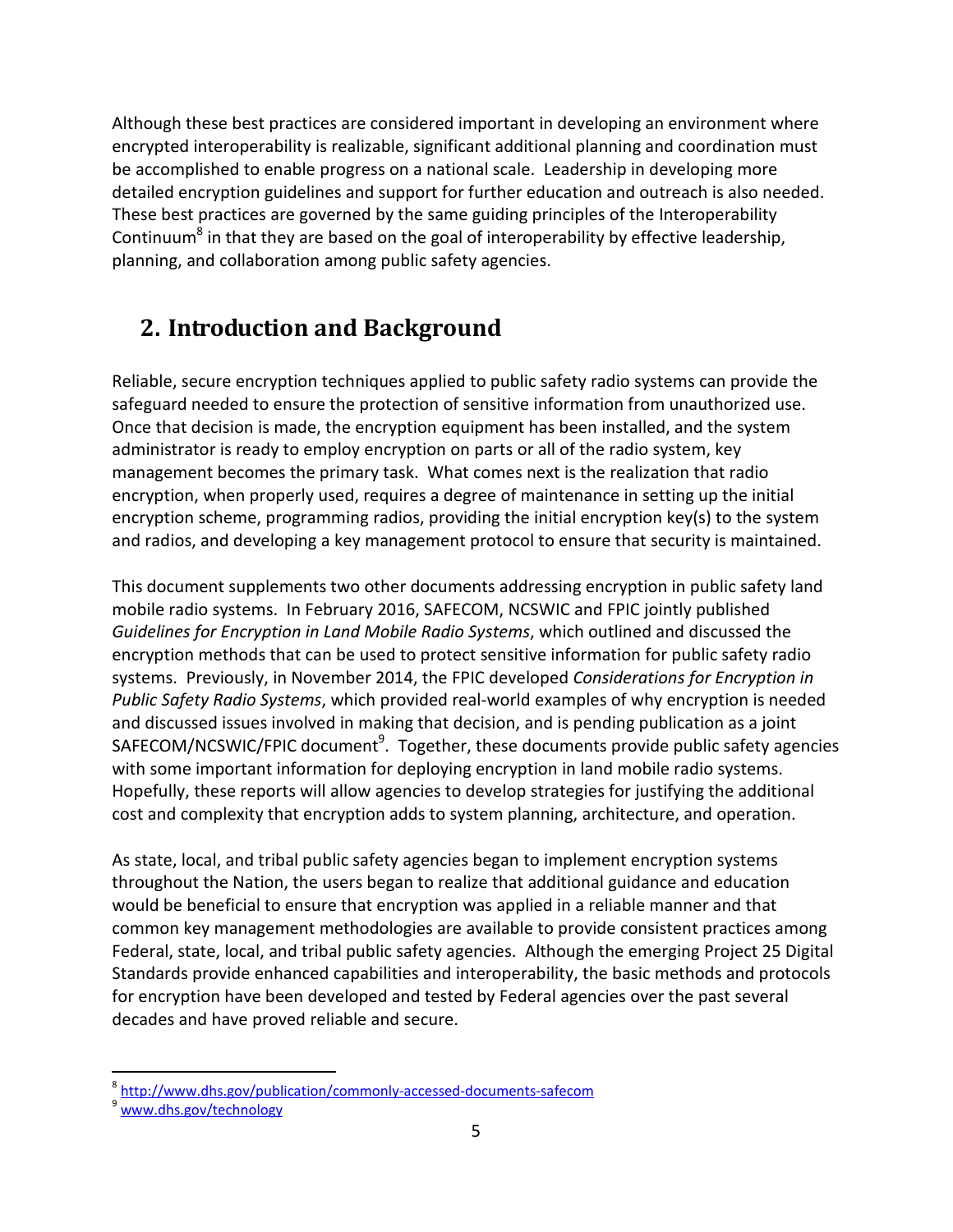Based on the knowledge gained through years of use and applied throughout the Federal Government on a daily basis, the FPIC $10$  Security Working Group (SWG) has been developing strategies for key management that can be applied at all levels of government to assure compliance with the standards<sup>11</sup> that govern how encryption in public safety grade Project 25 (P25) land mobile radio systems works. Additionally, as encrypted interoperability becomes more common among first responders, common procedures will be needed to ensure that systems from different jurisdictions and different manufacturers remain protected and interoperable.

# <span id="page-5-0"></span>**3. Purpose**

 $\overline{a}$ 

The purpose of this document is to highlight those elements and best practices of key management that are needed to allow encrypted operability as well as interoperability. The importance and relationship of the elements of key management will be addressed. Fundamentally, the intent of this document is to simplify the complex process of encryption and key management so that *only the essential elements or parameters that are needed for operability and interoperability* are described. The primary goal is to identify Best Practices 12 for the basic aspects of key management, so that encrypted interoperability is possible and manageable among public safety agencies at all levels of government.

The details of how encryption works in a P25 system is contained in the ANSI/TIA 102 Series of Standards<sup>13</sup>, and key management guidance is provided in by the National Institute of Standards and Technology (NIST) SP 800-57 series of publications.<sup>14</sup> The standards describe how encryption enables these systems to maintain a robust security profile that protects sensitive information from compromise. This document will address how and why certain encryption parameters are crucial to maintaining a well-functioning encryption system that will assure security and enable interoperability in the encrypted mode.

### <span id="page-5-1"></span>**4. Key Management Overview**

In general, key management is the process for the creation (generation), distribution, use, archiving, and destruction of cryptographic keys in a P25 land mobile radio system. It is a vital

 $10$  The FPIC serves as a coordination and advisory body to address technical and operational wireless issues relative to interoperability within the public safety emergency communications community. The FPIC serves as an interface between the federal, state, tribal, and local agencies. It includes more than 200 federal, state, local, and tribal public safety representatives from over 45 Federal agencies, as well as representatives from State, tribal and local entities.<br><sup>11</sup> TIA standards and NIST standards listed in Appendix C<br><sup>12</sup> A *Best Practice* is commonly defined as a methodology developed through investigation and experience that has

proven reliable and effective.<br><sup>13</sup> The published American National Standards Institute/Telecommunications Industry Association ANSI/TIA-102<br>Standards are available at https://Global.ihs.com.

<sup>&</sup>lt;sup>14</sup> NIST SP-800-57, Recommendation for Key Management, Parts 1-3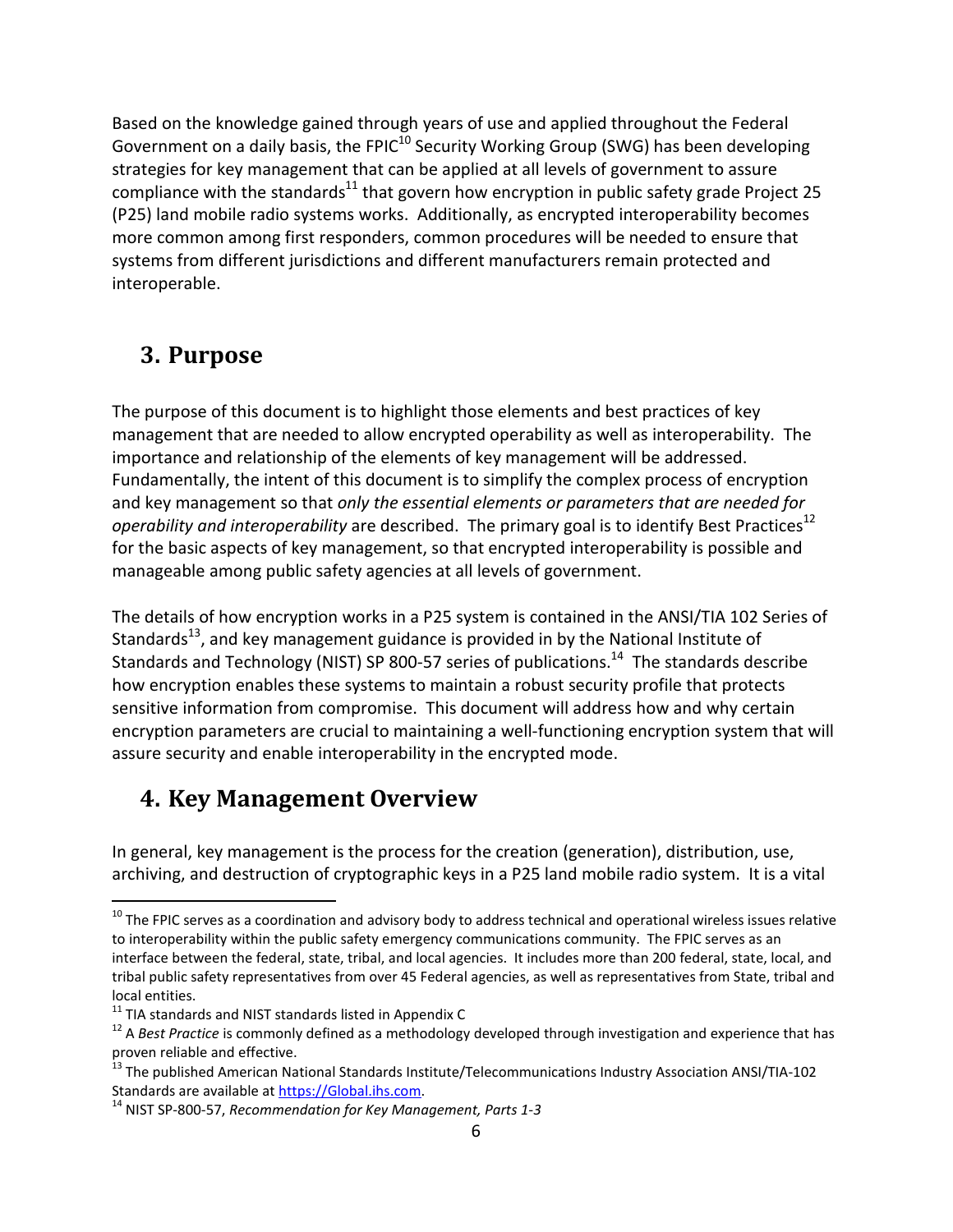part of maintaining a secure operating environment for any public safety radio system. This document will not include a detailed discussion or description of this relationship or details of all the components of key management. Instead, a description of how certain parameters of key management affect interoperability and the importance of maintaining good key management procedures will be included. Without proper and consistently applied key management techniques and protocols, system administrators at different agencies and various levels of government may find it difficult to assure security throughout their system. If common protocols and best practices are applied across all levels of government, encrypted interoperability becomes less onerous.

The P25 Security Services Overview document <sup>15</sup> addresses the need for agencies to develop a key management procedure or doctrine within each organization. The P25 standards do not provide a key management standard. The only elements of key management specifically addressed by the standard are key distribution, entry and use within system elements. NIST provides specific guidelines for establishing a key management program for the proper management of cryptographic keys, including *best practices, general organization and management requirements, and implementation specific key management guidance.*  Additionally, the resources listed in Appendix B can provide further guidance in developing key management processes and implementing encryption systems, as they represent a significant source of knowledge and experience in the subject.

Each of the aspects of key management plays an important role in maintaining an effective key management process within an agency. Although simplified in this document, cryptography in P25 land mobile radio systems and key management are complex processes that must be well understood and coordinated to be effective.

#### <span id="page-6-0"></span>*Key Generation*

The two basic types of keys referred to in this document are the Traffic Encryption Key (TEK)<sup>16</sup> and the Key Encryption Key (KEK). The TEK is the primary key that encrypts voice and data transmissions. The KEK encrypts one or more TEKs (or other KEKs) and is used to identify/authenticate a group of TEKs. Another type of key is the Unique Key Encryption Key (UKEK), a unique KEK that is common to only an individual subscriber unit (SU) or Key Fill Device (KFD) and the Key Management Facility (KMF) and is used to create a secure link during initialization with an individual unit within the KMF's management. These keys can be generated by various key generators, both manually and automatically. The generation of keys is normally accomplished within the agency that manages the encrypted radio system with one of various key generation methods. Once generated, keys can be loaded or distributed through various methods discussed below. The importance to encrypted interoperability is that keys need to be coordinated and shared with other agencies if interoperability is to be realized.

<sup>&</sup>lt;sup>15</sup> TIA-102.AAAB-A, Project 25 Digital Land Mobile Radio - Security Services Overview, Jan 2005

<sup>&</sup>lt;sup>16</sup> The TEK is a unique hexadecimal key used to encrypt and decrypt voice and data traffic. The length of the TEK depends on the algorithm used.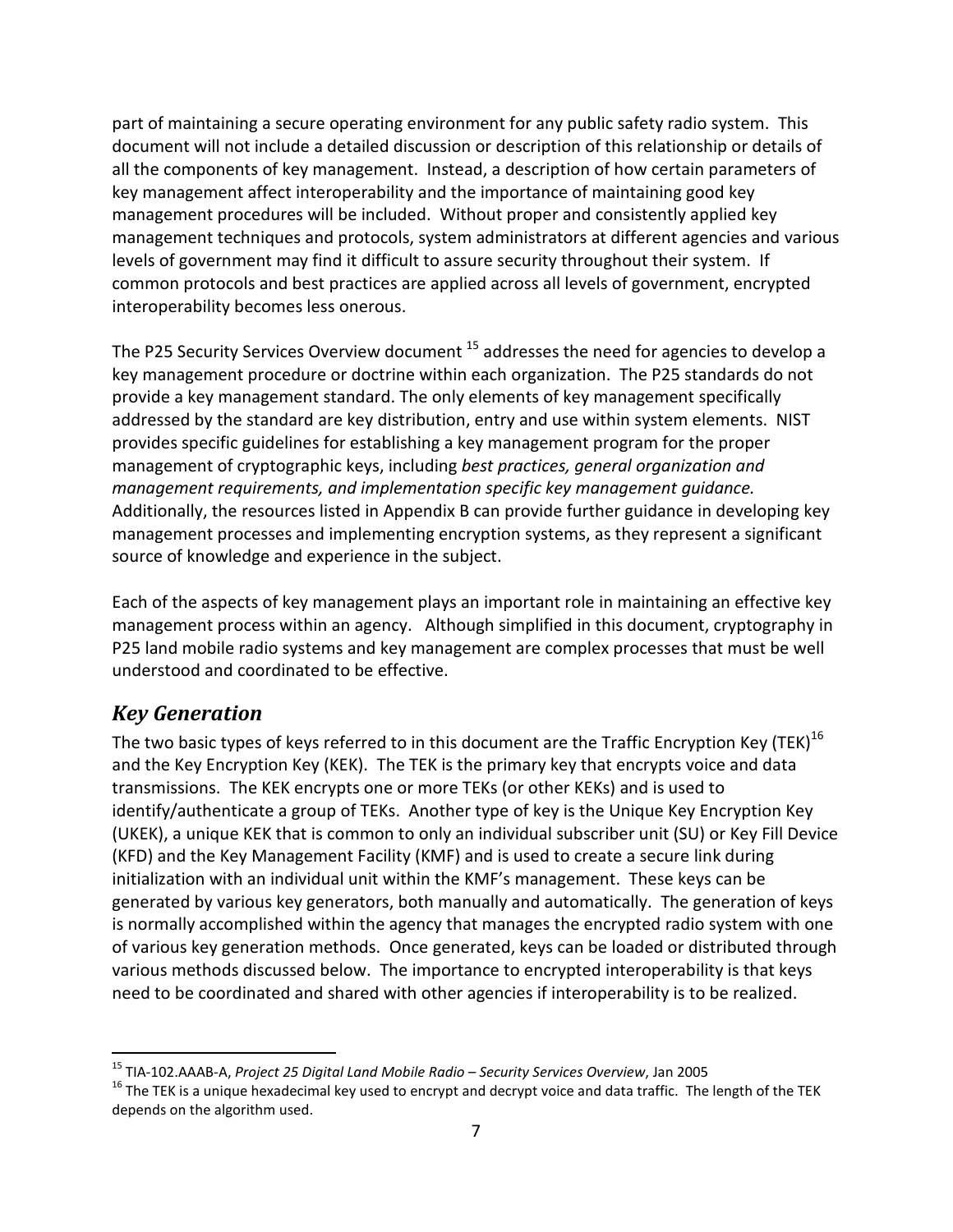Obviously, without the proper key (and other important parameters identified in Section 5), transmissions cannot be decrypted.

#### <span id="page-7-0"></span>*Key Distribution and Use*

This is where encrypted interoperability is proven. The only way for jurisdictions to interoperate in the encrypted mode is to share common keys and coordinate the distribution of those keys. The preparation for ensuring encrypted interoperability within an agency, among agencies of neighboring jurisdictions, and on a national level requires a significant amount of planning and cooperation.

The distribution of keys for P25 radios can be accomplished using a KFD for loading keys into subscriber units manually or a KMF for loading keys into subscriber units using OTAR (Over-the-Air-Rekeying). These devices also provide for the management of the key system. Figure 1 below shows that relationship. KFDs can also be programmed or managed by KMFs so that field personnel can load keys in remote areas or in special circumstances. A KMF provides for centralized key management and can include a web-based interface for IP connectivity. A KMF allows for remote inhibit/permit of radios, where a KFD must "touch" each radio for loading keys. The parameter *K* in Figure 1 (and wherever it appears) represents the key variable, hereafter referred to as the TEK, which is used to encrypt the transmission.





#### <span id="page-7-1"></span>*Key Archiving and Destruction*

If keys or keying material needs to be recoverable, for whatever reason, then it needs to be archived and maintained by a trusted party. When it is no longer needed, all copies of the keying material should be destroyed with a method that removes all traces of the keying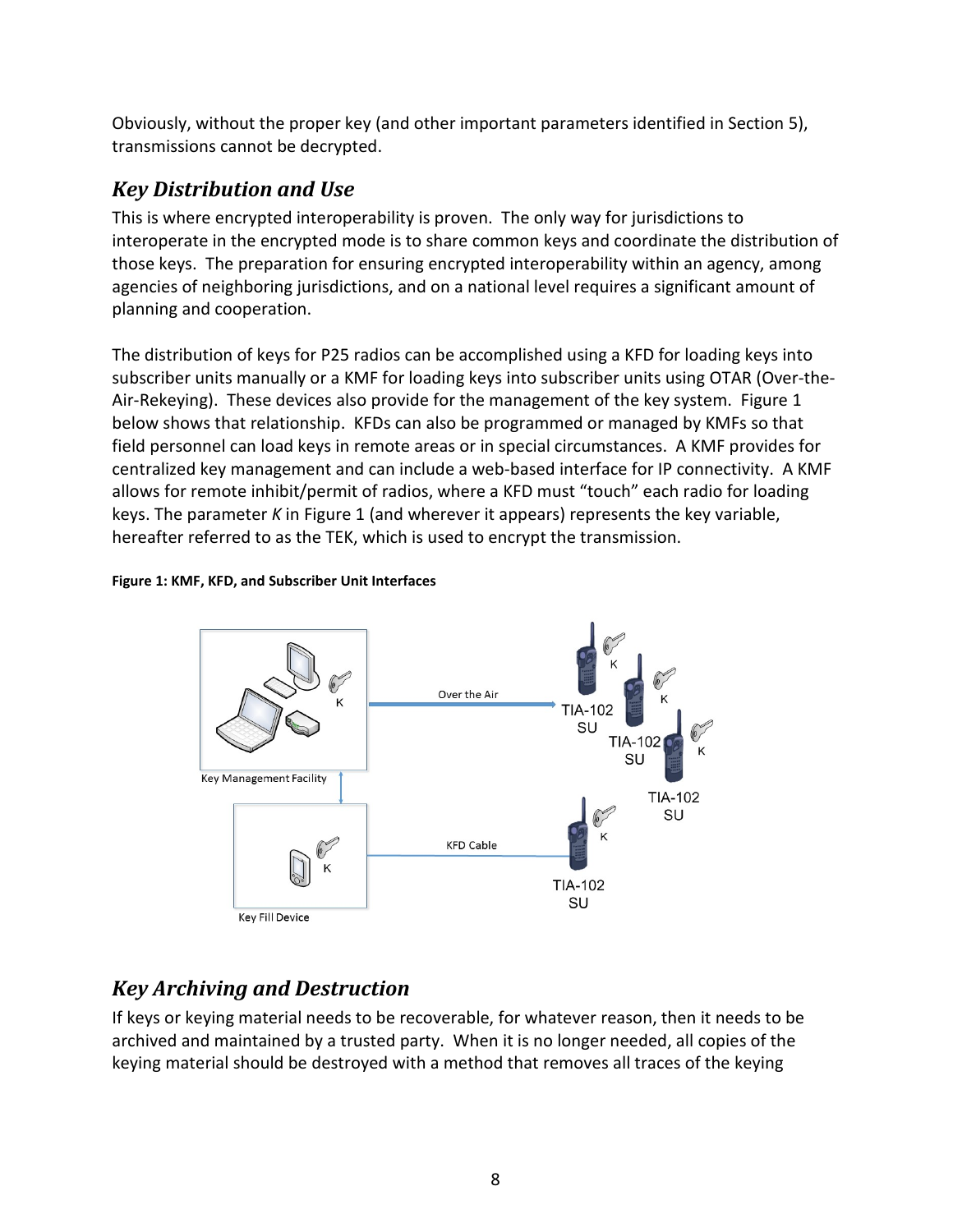material to ensure it cannot be recovered by either physical or electronic means<sup>17</sup>. In general, these elements must be addressed when developing common key management policy and procedures for interoperability among multiple agencies.

# <span id="page-8-0"></span>**5. Importance of Coordinated Key Management**

As stated, key management is the process for the administration of cryptographic keys in a LMR system. It consists of a complex set of relationships between the P25 Common Air Interface (CAI), the Encryption Protocol, and the Key Management Protocols described in the P25 TIA-102 Security Services series of standards and elaborated upon in the NIST SP-800-57 publications. It is important to note that a key management policy in a department or agency should address the key management process that is appropriate for each user organization.

Since the practice of encryption and key management varies significantly between public safety agencies, it is essential that these policies/procedures be managed in a consistent way among agencies implementing encryption. In addition, close coordination of these policies and practices among users, especially among joint task forces and neighboring jurisdictions, is essential so that interoperability can be achieved in the encrypted mode at incidents or joint operations. Without a coordinated approach, where agencies have established common encryption groups with shared keys, encrypted interoperability among agencies would experience significant challenges.

#### <span id="page-8-1"></span>*Elements of Encrypted Interoperability*

There are many complex elements of key management that must be addressed to ensure an effective and secure encrypted radio system. Encrypted interoperability, however, depends on how well jurisdictions that need to interoperate coordinate their protocols and methods for key management. To ensure dependable results, agencies should ensure those policies are consistent with National Guidelines/Best Practices being developed within the FPIC SWG.

Fundamentally, LMR encryption works between two or more radio units or consoles. Voice or data enters one radio, is encrypted through a process that involves a number of parameters, including the appropriate encryption algorithm and TEK. All elements in this process must be synchronized and aligned (common) for the encryption/decryption process to work properly. If the receiving radio contains the proper parameters or identifiers, then the received traffic is decrypted. The alignment of these parameters should be a given for an agency that operates encrypted radios only within its own radio system. The agencies control each of the parameters, which are assigned when programming the subscriber units within a system. It becomes complicated when an agency must coordinate these parameters with other agencies or among a number of agencies, such as a task force.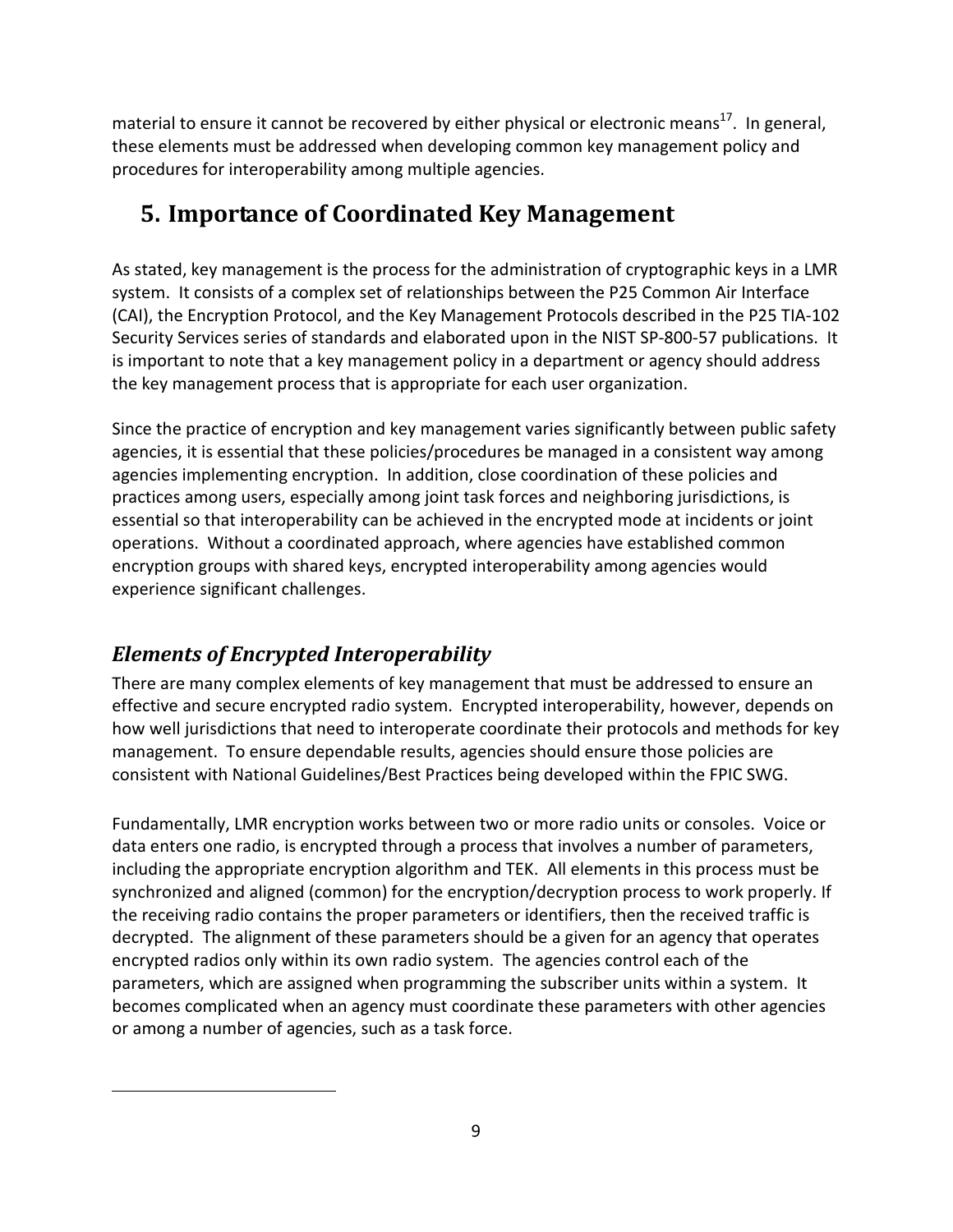These critical parameters or identifiers include:

- **The Key ID (KID**) Provides a unique address to identify a Traffic Encryption Key. The KID is a 16-bit identifier that has a reserve value of hexadecimal \$0000 for unencrypted traffic and can be used for single key radios. The P25 Block Encryption Protocol, TIA-102.AAAD-B, specifies hexadecimal $18$  \$0000 as a reserve value and is used as a default KID for equipment that is not capable of multi-key operation. It is strongly recommended that this reserve value not be used in single key radios, as this will cause the radio to ignore any messages originated from multi-key devices that use non-default key values.
- **Traffic Encryption Key (TEK)** The Key Variable, a unique hexadecimal key used to encrypt and decrypt voice and data traffic.
- **The Storage Location Number (SLN),** a common term to refer to an encryption key slot in a subscriber unit (also referred to as the CKR**<sup>19</sup>**). In cases when the key is strapped to a specific talk group, the SLN can be used to designate the encrypted talk group.
- **The Algorithm ID (ALGID)** an indicator of the type of encryption used. The ALGID is a static hexadecimal value established based on what type of encryption is present. Unencrypted has a reserved value of \$80, DES is \$81, AES128 is \$85, and AES256 is \$84.

One or more Keys are categorized by a KID and the appropriate ALGID that identifies the encryption algorithm used, and are stored in the SLN in the radio. The SLN is used to designate a collection of keys (multiple encryption keys within a radio) that may be used for an encrypted operation or target, and can be used to designate a cryptographic talk group. The combination of the Key ID and the Algorithm ID uniquely identifies a key within the KMF/KFD or subscriber unit. The KID and the TEK must match for the process to work properly and for the receiving radios to decrypt transmissions. Multiple encryption keys can be stored in radio equipment conforming to the standard. In order to identify the keys, they are stored with an associated label, the KID.

<sup>&</sup>lt;sup>18</sup> The "\$" is an indicator that the value is hexadecimal and is not programmed in the software.<br><sup>19</sup> CKR or Common Key Reference is a term used in Motorola programming software.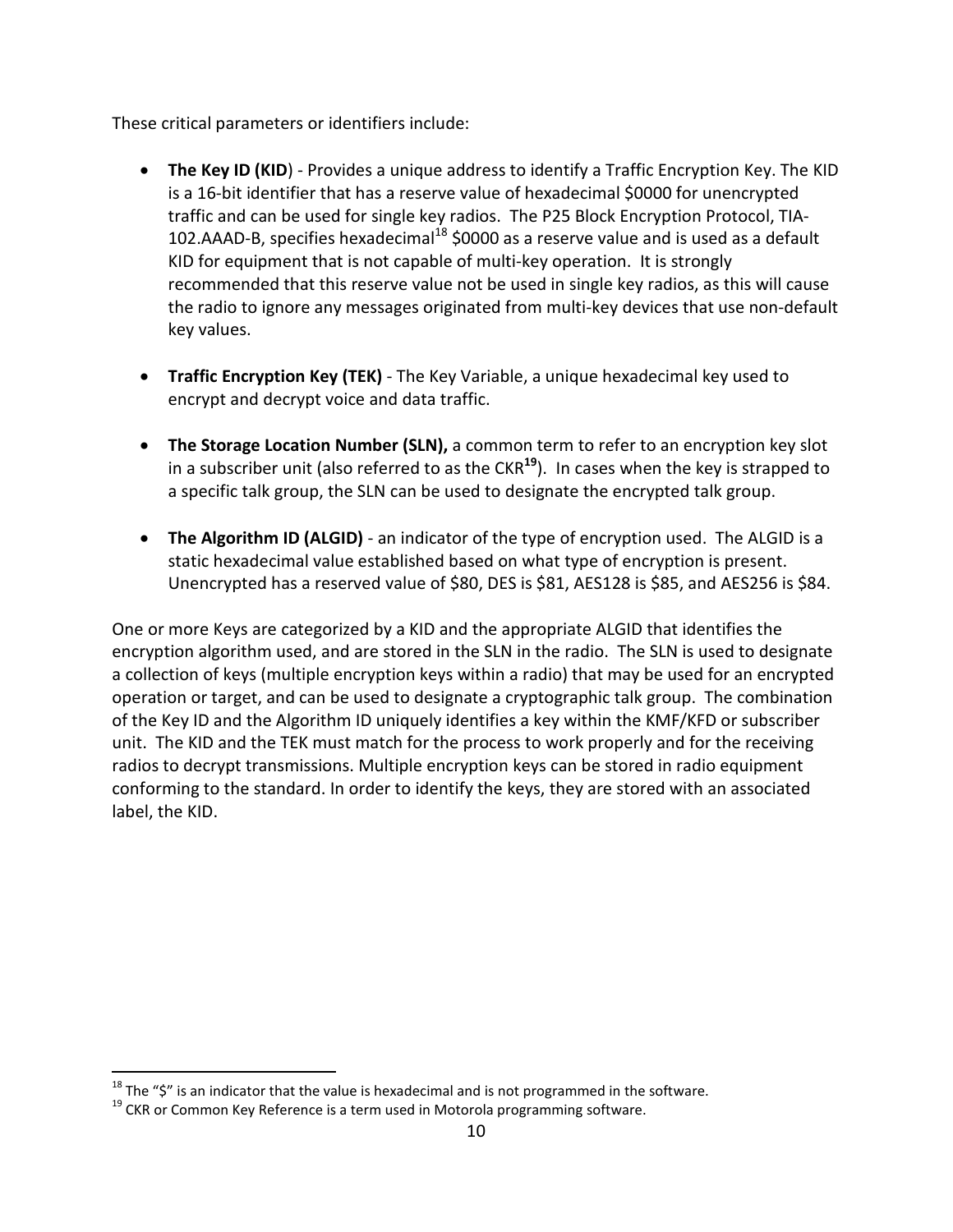

**Figure 2: Essential Indicators for Encrypted Interoperability**

Figure 2 above illustrates, in basic terms, the relationship of the parameters or indicators needed for this process to work effectively. Encryption synchronization (ESYNC) represents the elements required for the transmitter (TX) and receiver (RX) to synchronize transmission, including the Message Indicator (MI) that provides the basic synchronization information, but does not affect the actual encryption process. The SLN is a location programmed in the radio that contains the position of the keyset(s). The KID, the ALGID and the TEK allow the RX to decrypt the transmission. The table within the figure shows what is stored in the subscriber unit for encryption purposes. Each SLN (0 through 4095) contains the key indicators that are needed for encryption to work: the key, the KID, and the ALGID. This illustration shows a multikey configuration where the current keyset and the future keyset are stored in a particular SLN.

In simplified terms, encrypted interoperability hinges on the coordination of all of these parameters among those agencies needing to interoperate. Encrypted interoperability depends not only on the coordination of these parameters, but on how well jurisdictions who need to interoperate coordinate their protocols and methods for key management. These agencies should ensure that plans and policies are developed to include their own encryption requirements as well as those necessary to operate with other jurisdictions.

#### <span id="page-10-0"></span>*The Current Environment*

In general, key management is left to the agency that manages the land mobile radio system. It is normally accomplished at a local agency level but is sometimes coordinated on a broader level, such as county, region, or state. However, many public safety agencies who have implemented encryption have limited experience in key management and could benefit greatly from learning about how their current key management policies may adversely affect the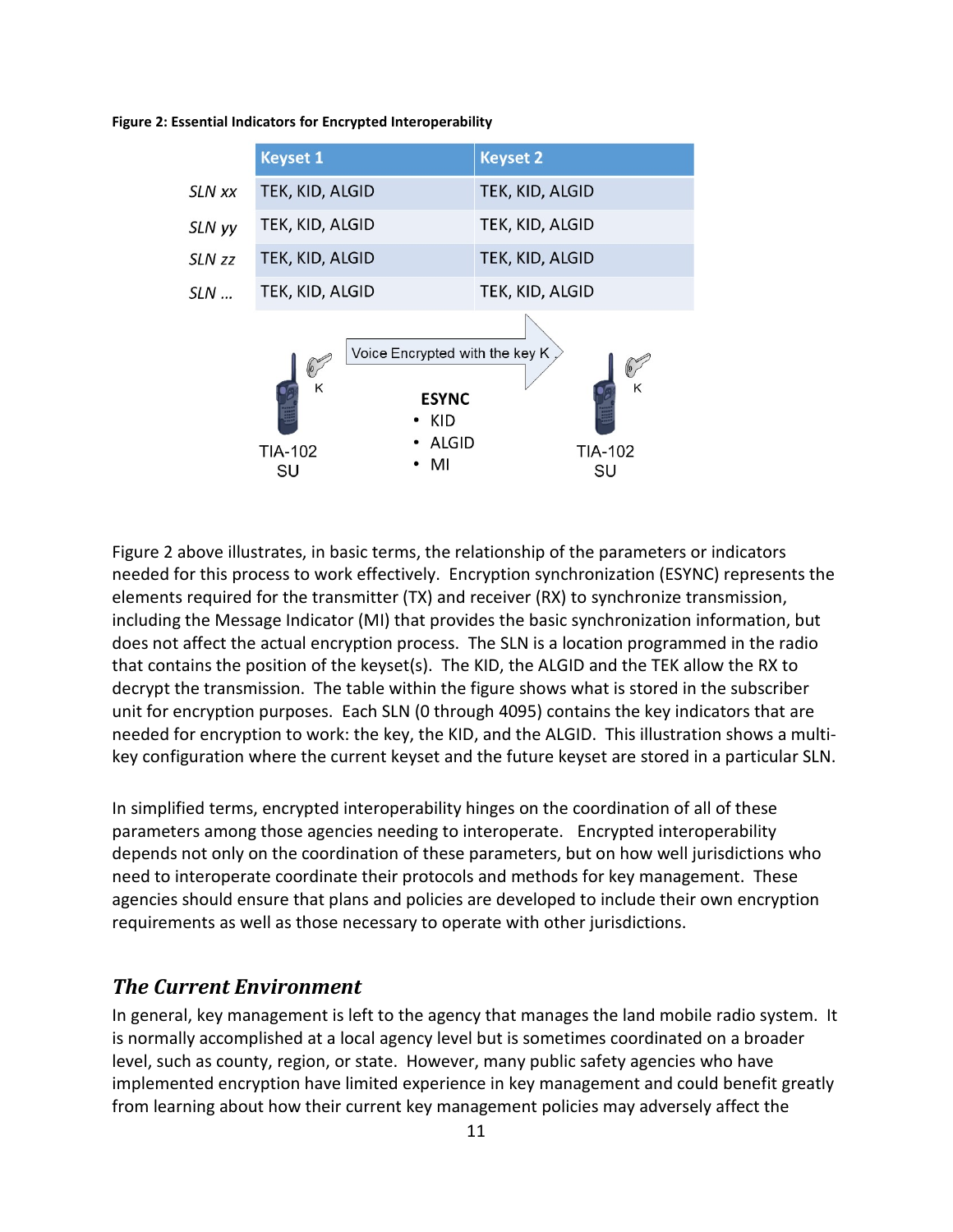vulnerability of the information they transmit. As an example, they may use the same SLN for all radios, when a more organized use of the SLN is to treat it as a type of encrypted talk group to segment user groups for certain purposes, such as Task Force, Incident Response, SWAT<sup>20</sup>, or investigations. As discussed below, some SLNs can be reserved on a National basis for use in creating regional and National response groups for encrypted communications.

In addition, some agencies use static keys and crypto periods for sensitive operations, meaning the TEK is *never* changed. If the key is compromised in whatever manner, any information on the encrypted channel is potentially compromised. Currently, there is a mix of agencies who are well informed on key management and those who are new to the game and need help in understanding its complexities.

Federal agencies differ from state and local agencies in that they have national missions and must deal with managing encryption and key management in a more centralized way and on a broader scale. Much of federal land mobile radio assets are encrypted, and many federal departments and agencies provide for their own key management. A major force in the management of federal land mobile radio systems and provider of key management services to many federal as well as state and local public safety agencies is the National Law Enforcement Communications Center (NLECC) in Orlando, Florida. The NLECC is a Department of Homeland Security/Customs and Border Protection facility whose primary mission is to manage all aspects of DHS/CBP land mobile communications, but has gained expertise in providing key management services to many other agencies at all levels of government. The use of the NLECC to generate and assign Keysets (KID, Key, ALGID) for agencies at all levels of government assures that these parameters are unique and will not conflict with other systems that also use NLECC services. Using a national coordination entity helps to ensure a more uniform approach to key management.

For state and local agencies, the Statewide Interoperability Coordinator (SWIC) $^{21}$  can provide the basic point of contact within each state and territory for information on encryption and how to best coordinate encrypted interoperability with partner agencies. They have the knowledge regarding the local environment and know the local encryption experts. They also are members of the National Council of Statewide Interoperability Coordinators (NCSWIC)<sup>22</sup> and can act as a coordinator for coordinating key management with other state and local agencies in the region and assistance from the NLECC as well as with other national organizations and federal agencies.

In general, public safety agencies have varying requirements for encryption and deploy a number of different techniques for managing their encryption. They range from *no encryption*

<sup>&</sup>lt;sup>20</sup> SWAT (Special Weapons and Tactics) – specialized law enforcement units that use specialized equipment and tactics.

<sup>&</sup>lt;sup>21</sup> The SWIC is the primary coordinator in each State and territory for the operation of the state's interoperability efforts.

 $^{22}$  NCSWIC (composed of SWICs) assists state and territory interoperability coordinators with promoting the critical importance of interoperable communications.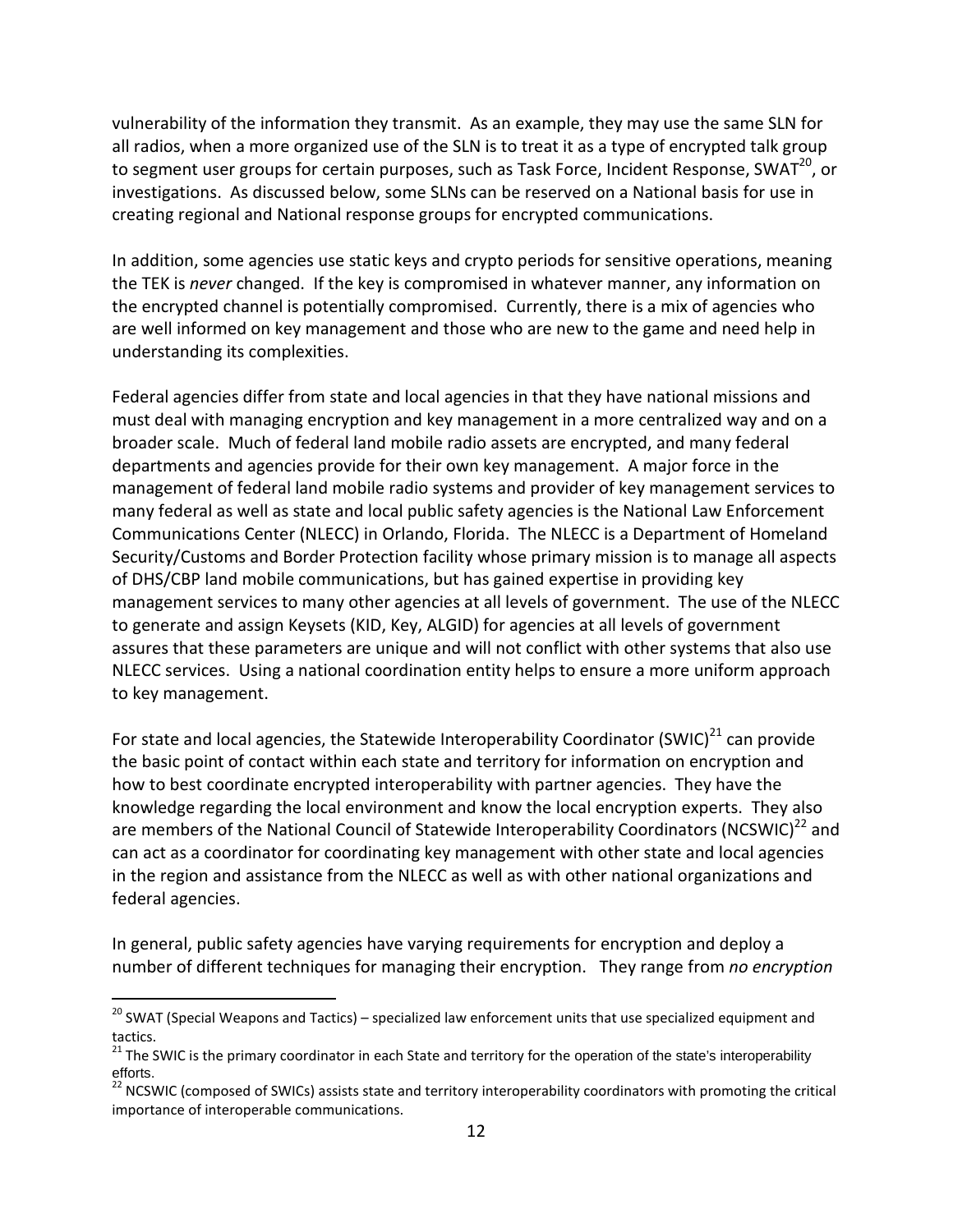to fully-compliant P25 *AES encryption.* Many state and local agencies limit the use of encryption to SWAT, Investigations, or other operations that require protection of sensitive transmissions. Others may use non-standard privacy techniques such as RC4 $^{23}$ , which will not provide the degree of protection that P25 AES provides, is not recommended for transmission of sensitive or mission critical information, and is not approved for federal government use.

For those agencies who do employ P25 standard encryption (DES  $^{24}$ or AES), key management is usually accomplished in one of two primary ways:

- Use of a Key Fill Device (KFD) which is programmed with the KID and the TEK and is manually loaded into each radio. The key management is accomplished locally, and key changes must be accomplished manually.
- Use of a Key Management Facility (KMF) that provides Over-the-Air-Rekeying capability. The KMF also can be used to manage the configuration of Key Fill Devices.

Those systems that do not have an OTAR capability must use a Key Fill Device or other method for key management. This mix of methods for loading keys into radios can cause conflicts in that all keys are not generated by the same source and may not be coordinated or shared with other jurisdictions.

In addition, the use of the SLN is sometimes random and can cause conflicts when SLNs are duplicated in the same or neighboring jurisdiction. The coordination of SLN assignments is one of the key factors to achieve encrypted interoperability and avoid conflicts. Ideally, the coordination of SLN assignments on a National or regional basis can be effective in avoiding conflicts when attempting to interoperate with other jurisdictions.

#### <span id="page-12-0"></span>*How can we achieve Encrypted Interoperability?*

 $\overline{a}$ 

As difficult as regular interoperability has been to achieve, it seems achieving encrypted interoperability is beyond reason to some. In fact, encrypted interoperability presents the same roadblocks as unencrypted interoperability: dissimilar frequency bands, technology differences, policy and procedural/coordination issues, and many other factors. In addition, encryption brings further complexities to the table. The coordination of parameters, such as SLN and encryption keys, the methods and policies for general key management, the crypto period, and common naming conventions, can all contribute to the lack of interoperability.

Encrypted interoperability requires a number of factors to be coordinated among agencies that require interoperability. Primarily, the desire to interoperate and to coordinate with one another on a National or Regional level is a key driver. The Interoperability Continuum relies on

<sup>&</sup>lt;sup>23</sup> RC4 is a stream cipher. It is initialized with a variable length key, typically between 40 and 256 bits, using the *keyscheduling* algorithm (KSA). The key stream of bits is generated using a pseudo-random generation algorithm (PRGA).

<sup>24</sup> Although DES is no longer approved for federal agency use, it remains a part of some installations, awaiting replacement.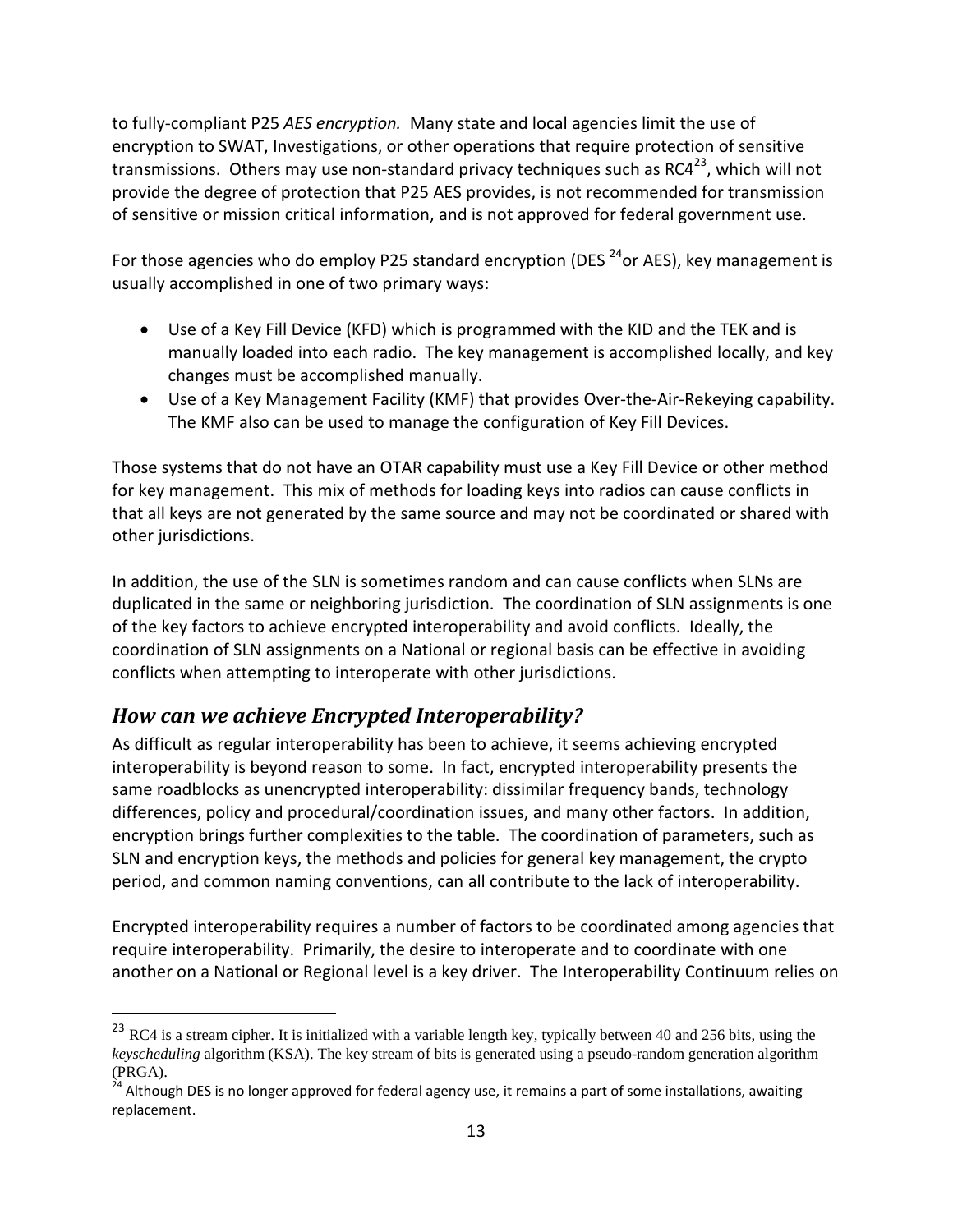Governance and Standard Operating Procedures to form the basis of interoperability. Encrypted interoperability also relies on these basic principles and suggests that the adoption of common key management policies and procedures can form the basis for improved encrypted interoperability.

Essentially, this type of interoperability requires the desire to interoperate; the knowledge and understanding of key management; coordination, planning, implementation, and cooperation between agencies; and a standards-based key management system. In addition to the training received by the vendor, there is a network of telecommunications managers and technicians who have years of experience in the details of key management and can be relied upon to help implement an effective encrypted P25 land mobile radio system. Those resources are listed in Appendix B. They include the National Law Enforcement Communications Center (NLECC), the NCSWIC, and the FPIC Security Working Group.

Encrypted interoperability depends not only on cooperation, but also on coordination of the parameters discussed above; the SLN, the KID, the ALGID, and the TEK. Since there are so many combinations of these parameters that must align before encrypted transmissions can be decrypted, prior coordination among all agencies that need to communicate is essential. Ideally, a common set of SLNs designated for specific purposes (general interoperability, tactical, law enforcement, Fire, etc.) must be defined and recognized on a National basis, so that they can be pre-programmed into radio systems prior to events in order to avoid unnecessary conflicts. As a start to realizing encrypted interoperability on a broader scale, the FPIC has developed Appendix A, *National Reserved SLN Table* in much the same way the FCC and NTIA have identified National I/O channels<sup>25</sup>. These SLNs (1-20) are designated based on encryption type, purpose, and recommended crypto period, and should be avoided in the assignment of local SLNs during programming.

# <span id="page-13-0"></span>**6. Recommended Best Practices for Encrypted Interoperability**

An effective way to enhance interoperability is to develop a common set of *best practices* that will encourage public safety agencies to work toward a common goal of encrypted operations and interoperability. If public safety agencies subscribe to these *best practices*, the goal can be realized and will not interfere with an individual agency's ability to configure their encryption system to meet their own unique needs while also supporting common encrypted interoperable channels in their area of operations.

The FPIC Security Working Group has collaborated with LMR security experts at the federal, state, and local government level to examine the methods and procedures that lead to effective

 $\overline{a}$ <sup>25</sup> FCC Public Safety and Homeland Security Bureau a[t http://transition.fcc.gov/pshs/techtopics/techtopics12.html](http://transition.fcc.gov/pshs/techtopics/techtopics12.html) and NTIA Rules at 4.3.16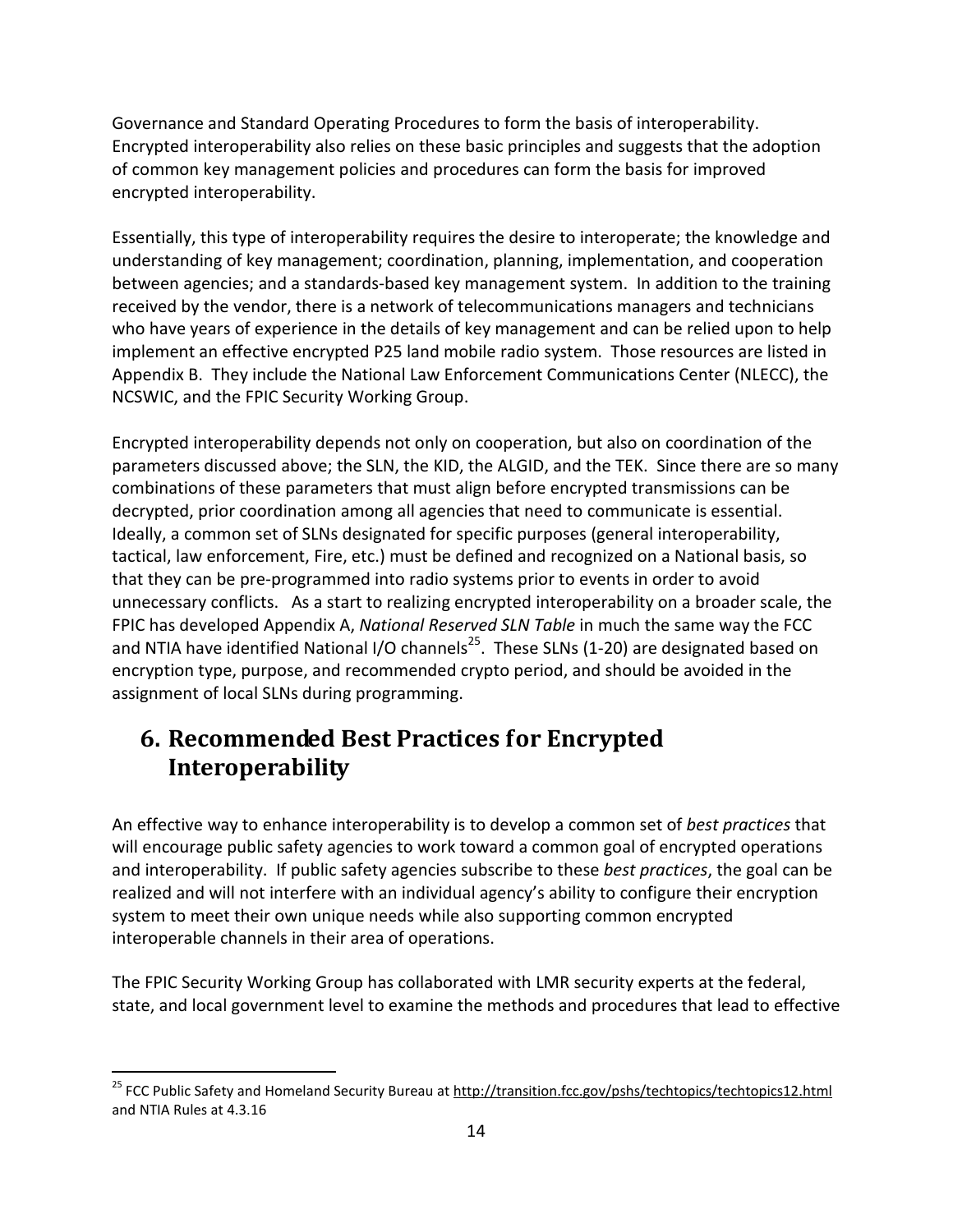encrypted interoperability. Primary Best Practices that lead to effective use of encryption include:

#### <span id="page-14-0"></span>*Key Management Organization*

Ensure the proper organization, implementation planning, and testing of the key management process prior to final implementation. This includes organizational key structure for various disciplinary needs (LE, Fire, EMS, SWAT, etc.) and assignment of the SLN to accommodate those needs. As a start, establish an effective, interoperable key management procedure within your agency. Effective key management includes day-to-day operation as well as planning for contingencies. Planning should include shared keys for events, emergency response, and contingencies. Think of who you will need to interoperate with before the event. The P25 TIA-102.AAAB-A Security Services Overview Standard governs how various aspects of security requirements and key management are specified for P25 LMR systems.

#### <span id="page-14-1"></span>*Key Generation and Distribution*

Adopt the standard generation and distribution of SLN, KID, Keys, and other parameters that is defined in the P25 TIA series of standards listed in Appendix D. The P25 TIA-102.BAKA KMF-to-KMF Interface Standard presents a generalized concept of operations for managing interoperability keys. A standard for the KMF-to-KFD Interface is under development consistent with current standards addressing the KMF-to-KMF Interface and the KFD Interface Protocol. In that concept, the interoperability of key sharing, both inside and outside an agency, is determined by local agency policy, and ideally should be coordinated among neighboring jurisdictions. The NLECC has helped many agencies at all levels of government in providing keys for both P25 AES and P25 DES systems, and the SWIC is an ideal coordinator for developing key sharing plans.

#### <span id="page-14-2"></span>*National SLN Assignment Plan*

Promote the use of the Storage Location Number in a common configuration to enhance National encrypted interoperability. The FPIC has developed a plan to reserve SLNs 1-20 to be used for National Interoperability. The Plan, shown in Appendix A, lists reserved values of the SLN and designates them for National, regional, local, task force, and incident response for various public safety disciplines. By adopting this plan, public safety agencies at all levels can begin to coordinate encrypted interoperability plans while minimizing SLN and Key conflicts with neighboring jurisdictions or within Task Force situations.

#### <span id="page-14-3"></span>*Standards-Based Encryption*

Encourage the use of the P25 security solution using the Advanced Encryption Standard (AES-256). The P25 standard also defines processes and procedures for key management. If interoperability is required with federal agencies, an AES capable radio system is strongly recommended. Although DES is still in use, support for DES will eventually be concluded. The use of multi-key radios is highly recommended to enable the deployment of OTAR for current or future use. The use of non-standard encryption is inconsistent with NIST recommendations and cannot provide protection from compromise. A claim that a particular non-standard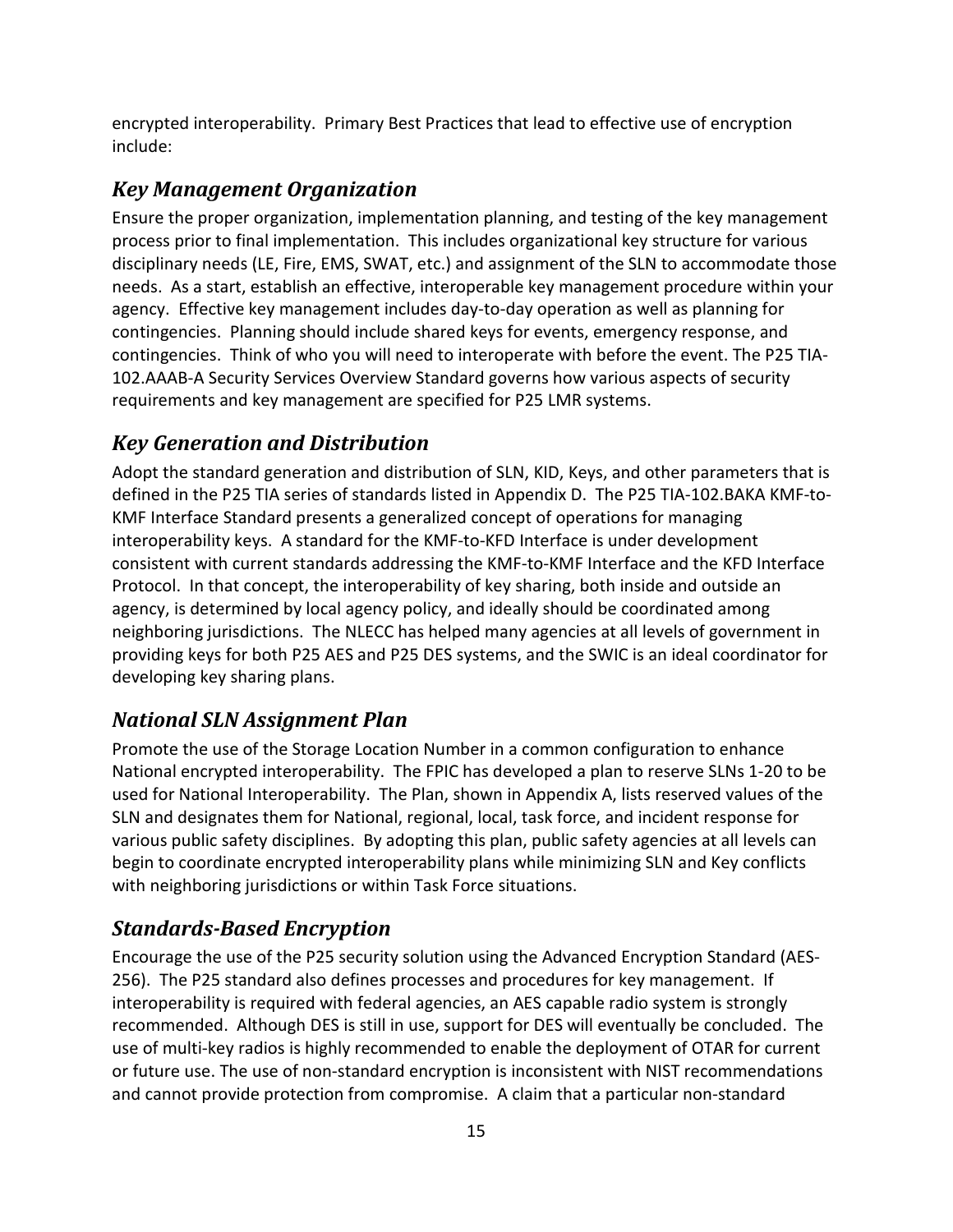encryption method is capable of providing adequate security is arguable. Algorithms such as RC4 and other ciphers are *not* P25 standards and should not be used.<sup>26</sup>

#### <span id="page-15-0"></span>*Crypto Period Considerations*

Encourage the use of a key with a defined crypto period to mitigate the risk of compromise (see NIST SP 800-57). Many agencies use a monthly crypto period and can change keys immediately if a key has been compromised. Static crypto periods should be avoided as much as possible. Although not discussed in this document, the understanding of how the crypto period affects the effectiveness of the key management process is as equally important as other elements of key management.

#### <span id="page-15-1"></span>*Communications Planning*

Ensure that communications plans incorporate encryption requirements. Make encryption part of the Incident Radio Communications Plan (ICS 205) as well as multi-jurisdictional, and multidiscipline plans.

#### <span id="page-15-2"></span>*Education and Training*

Promote the development and dissemination of accurate information regarding effective key management so that all public safety agencies can develop policies that allow for interoperability at regional, state, and national levels. Train LMR managers, technicians, Communications Unit Leader (COML), and Communications Unit (COMU) personnel in encryption interoperability methods and key management.

#### <span id="page-15-3"></span>*Exercise and Testing*

Develop and execute regular exercises and testing to maintain effectiveness in encrypted operations. Testing and analysis of encryption and key management procedures and equipment is vital to maintaining the technology and ensuring availability when needed. Exercises within an agency and among jurisdictions that need to interoperate help to resolve common problems and guarantee encrypted communications interoperability during joint operations or incident response.

#### <span id="page-15-4"></span>*Outreach*

Collaborate with the experts. Most importantly, talk to someone who has done this before. Learn from others' mistakes. Benefit from the knowledge of others with years of experience. If you have any questions regarding how to best implement encryption in your P25 LMR system, do not hesitate to *Ask for Help!*

 $\overline{a}$ <sup>26</sup> SAFECOM/NCSWIC/FPIC, *Guidelines for Encryption in Land Mobile Radio Systems*, February 8, 2016. [www.dhs.gov/technology](http://www.dhs.gov/technology)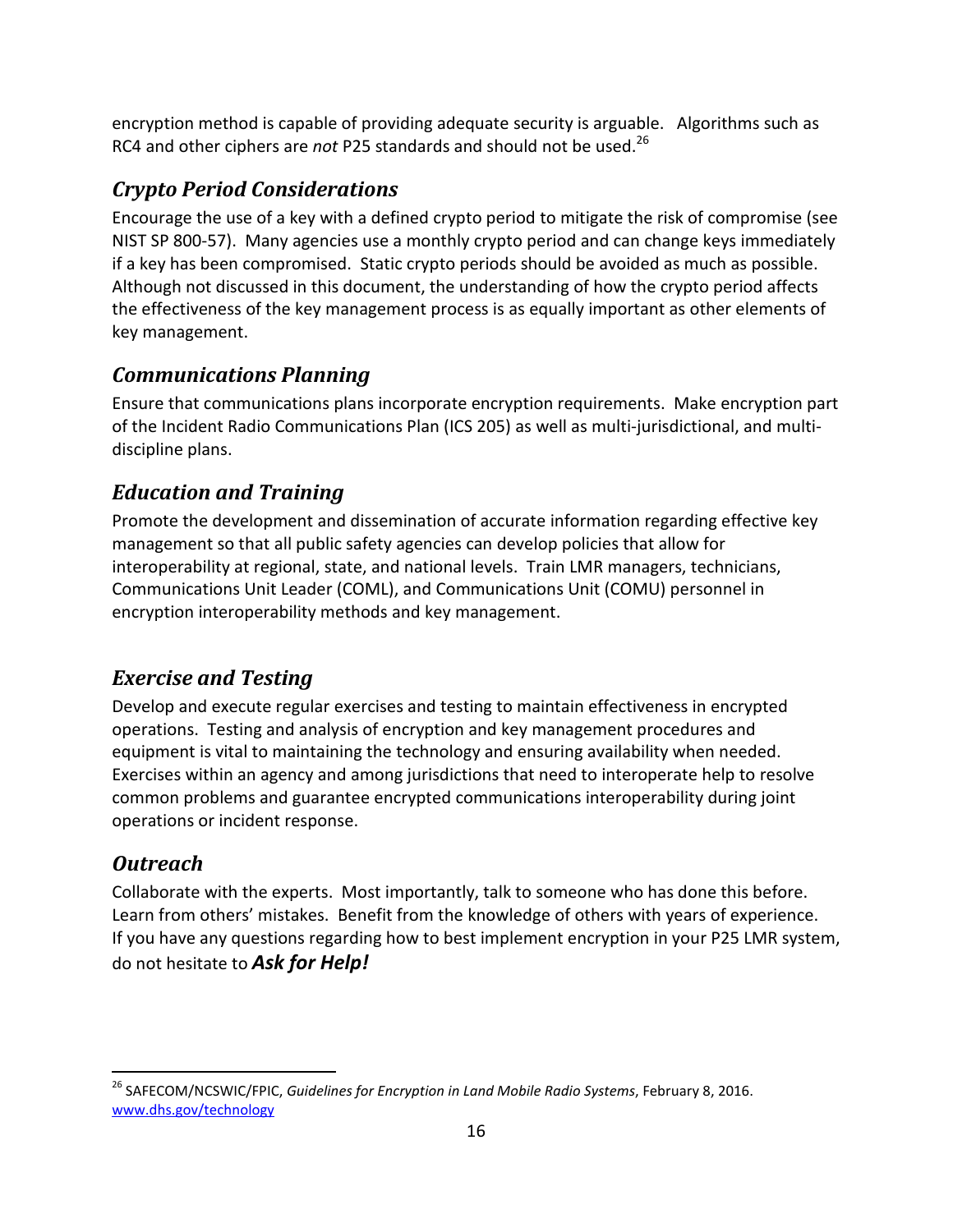# <span id="page-16-0"></span>**Appendix A: National Reserved SLN Table (6/19/15)**

| <b>SLN</b>     | <b>Algorithm</b> | <b>Use</b>                                                                      | <b>SLN Name</b> | <b>Crypto Period</b><br>(Annual key changes are completed on the<br>first working Monday of October) |
|----------------|------------------|---------------------------------------------------------------------------------|-----------------|------------------------------------------------------------------------------------------------------|
| $\mathbf{1}$   | <b>DES</b>       | <b>Public Safety Interoperable</b>                                              | ALL IO D        | Annual                                                                                               |
| 2              | <b>DES</b>       | <b>Federal Interoperable</b>                                                    | FED IOD         | Annual                                                                                               |
| 3              | <b>AES</b>       | <b>Public Safety Interoperable</b>                                              | ALL IO A        | Annual                                                                                               |
| 4              | <b>AES</b>       | <b>Federal Interoperable</b>                                                    | <b>FED IO A</b> | <b>Annual</b>                                                                                        |
| 5              | <b>DES</b>       | <b>National Law Enforcement State and</b><br><b>Local Interoperable DES</b>     | <b>NLE IOD</b>  | <b>Static</b>                                                                                        |
| 6              | <b>AES</b>       | <b>National Law Enforcement State and</b><br><b>Local Interoperable AES</b>     | <b>NLE IO A</b> | <b>Static</b>                                                                                        |
| $\overline{7}$ | <b>AES</b>       | US - Canadian Fed Law Enforcement<br>Interoperability                           | <b>FED CAN</b>  | <b>Static</b>                                                                                        |
| 8              | <b>AES</b>       | US - Canadian PS Interoperability                                               | <b>USCAN PS</b> | <b>Static</b>                                                                                        |
| 9              | <b>DES</b>       | <b>National Tactical Event</b>                                                  | <b>NTAC D</b>   | Single Event Use - Not to exceed 30 Days                                                             |
| 10             | <b>AES</b>       | <b>National Tactical Event</b>                                                  | <b>NTAC A</b>   | Single Event Use - Not to exceed 30 Days                                                             |
| 11             | <b>DES</b>       | <b>Multiple Public Safety Disciplines</b>                                       | PS IO D         | <b>Static</b>                                                                                        |
| 12             | <b>AES</b>       | <b>Multiple Public Safety Disciplines</b>                                       | PS IO A         | <b>Static</b>                                                                                        |
| 13             | <b>DES</b>       | <b>National Fire/EMS/Rescue</b>                                                 | <b>NFERD</b>    | <b>Static</b>                                                                                        |
| 14             | <b>AES</b>       | <b>National Fire/EMS/Rescue</b>                                                 | <b>NFER A</b>   | <b>Static</b>                                                                                        |
| 15             | <b>DES</b>       | <b>National Task Force Operations</b>                                           | <b>FED TF D</b> | One time use as needed for Special OPS                                                               |
| 16             | <b>AES</b>       | <b>National Task Force Operations</b>                                           | <b>FED TF A</b> | One time use as needed for Special OPS                                                               |
| 17             | <b>DES</b>       | National Law Enforcement Task Force<br>(one time only operation)                | <b>NLE TF D</b> | One time use as needed for Special OPS                                                               |
| 18             | <b>AES</b>       | <b>National Law Enforcement Task Force</b><br>(one time only operation)         | <b>NLE TF A</b> | One time use as needed for Special OPS                                                               |
| 19             | <b>AES</b>       | Federal - International Law<br><b>Enforcement Interoperability</b>              | <b>FED INTL</b> | When needed by operational<br>requirement                                                            |
| 20             | <b>AES</b>       | <b>Public Safety - International Law</b><br><b>Enforcement Interoperability</b> | <b>PS INTL</b>  | When needed by operational<br>requirement                                                            |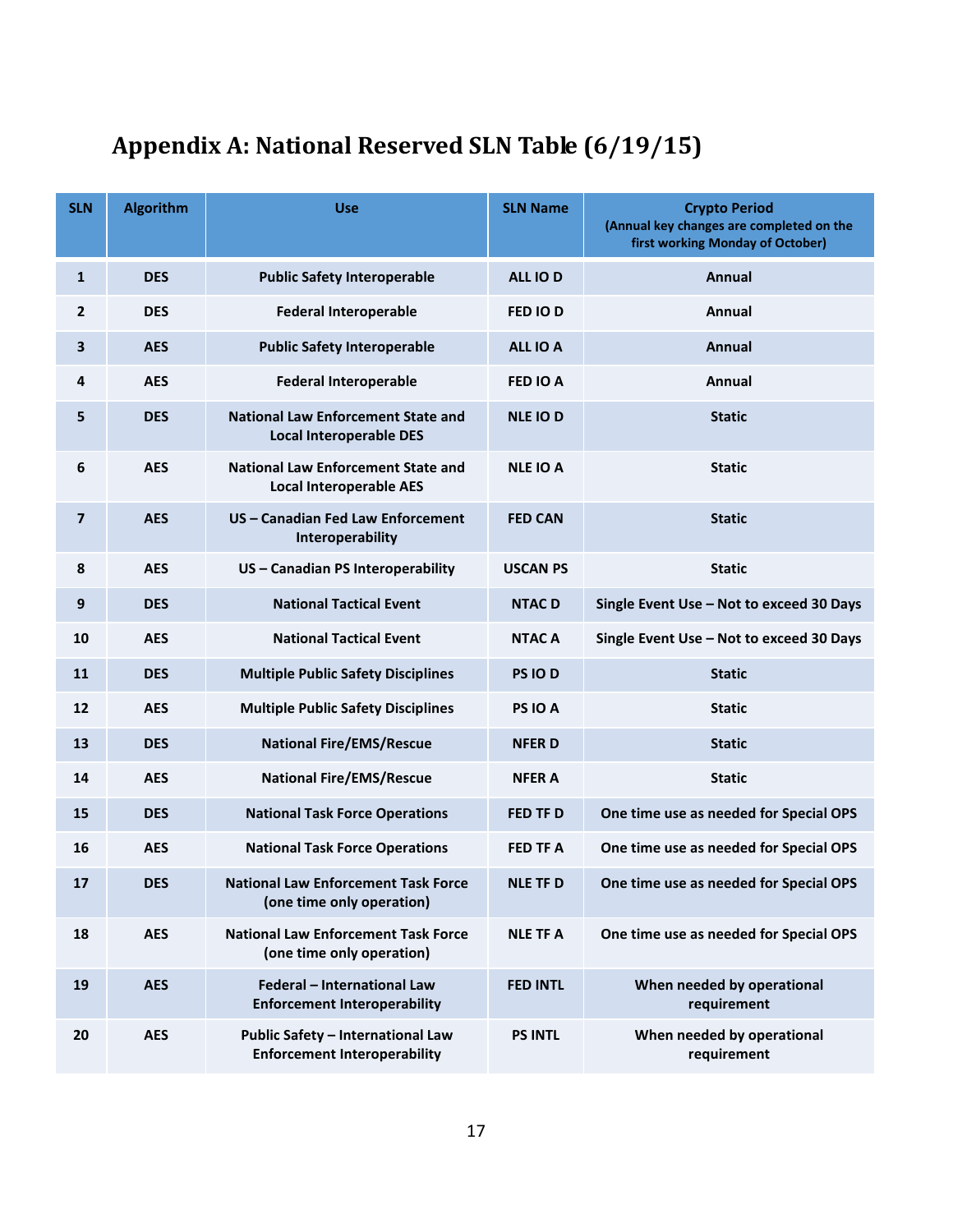# <span id="page-17-0"></span>**Appendix B: Points of Contact**

For additional information regarding the implementation and management of P25 land mobile radio encryption systems, the following points of contact are provided:

- 1. The National Law Enforcement Communications Center (NLECC): Email: [nlecc-wsoc@cbp.dhs.gov](mailto:nlecc-wsoc@cbp.dhs.gov)
- 2. Statewide Interoperability Coordinator (SWIC) for each of the 56 states and territories: see<http://www.dhs.gov/safecom/contact-information>
- 3. The Federal Partnership for Interoperable Communications Security Working Group: Email: [FPIC@hq.dhs.gov](mailto:FPIC@hq.dhs.gov)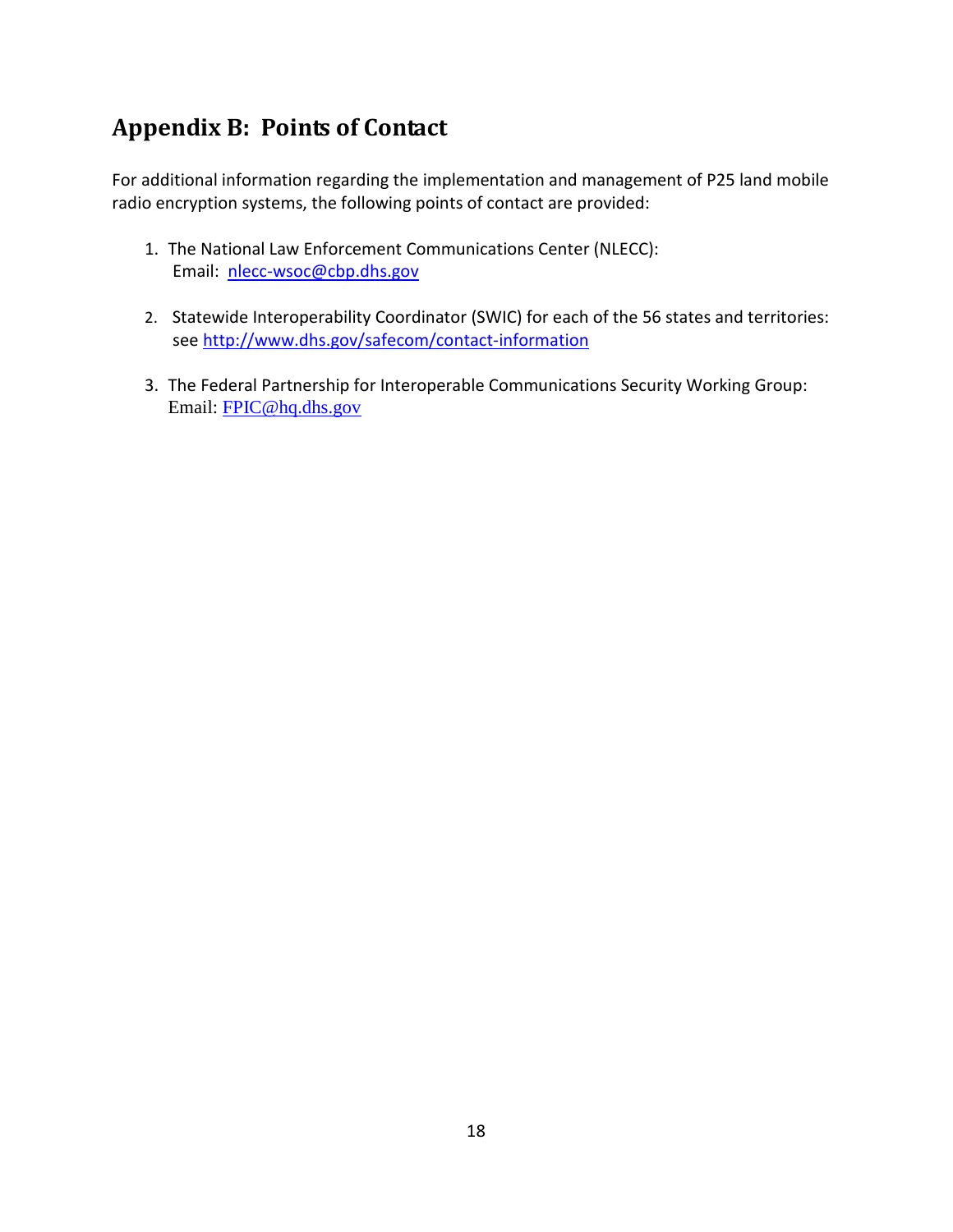# <span id="page-18-0"></span>**Appendix C: Report Contributors**

The following federal, State, and local public safety Departments and Agencies contributed to the creation and completion of this document. These contributions represent the combined opinions of recognized subject matter experts in the field of encryption and key management.

- Connecticut Department of Emergency Services and Public Protection, Division of Statewide Emergency Telecommunications
- Fairfax County (Virginia) Department of Information Technology, Radio Services Division
- Federal Bureau of Investigation, Operational Technology Division, Technical Programs Section, Radio Systems Development Unit
- Montana Department of Justice, Highway Patrol Division
- Orange County (California) Sheriff's Department
- Phoenix (Arizona) Police Department
- State of South Carolina, Office of the CIO
- Texas Department of Public Safety
- Treasury Inspector General for Tax Administration, Technical and Firearms Support Division
- U.S. Coast Guard Headquarters
- U.S. Department of Homeland Security, Customs and Border Protection, National Law Enforcement Communications Center
- U.S. Department of Homeland Security, Immigration and Customs Enforcement, Homeland Security Investigations
- U.S. Marine Corps, MCAS Yuma, Communications Data Electronics Department
- Wyoming Public Safety Communications Commission